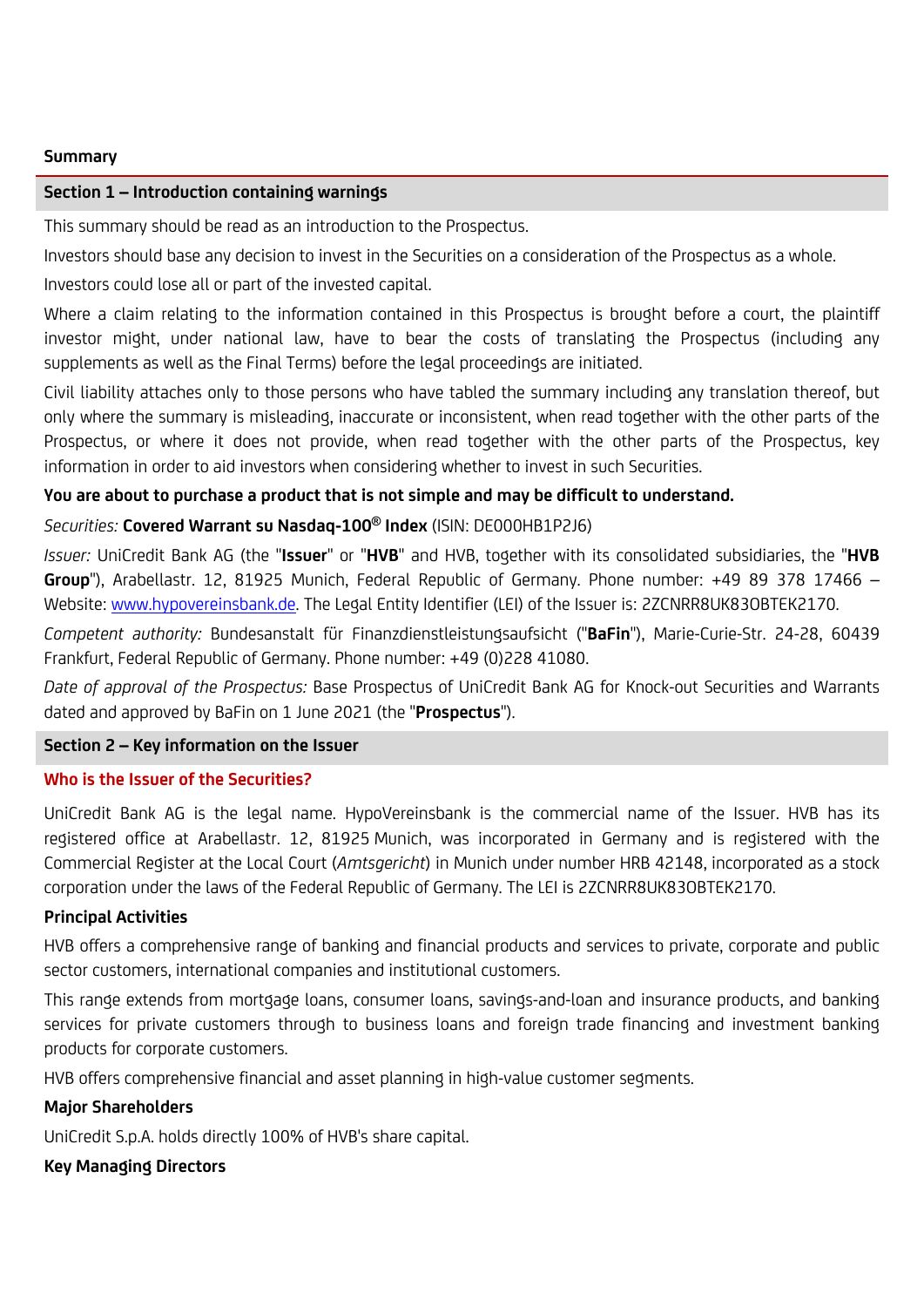The Management Board (Vorstand) consists of seven members: Boris Scukanec Hopinski (Chief Operating Officer), Christian Reusch (Corporate & Investment Banking), Marion Höllinger (Private Clients Bank), Dr. Jürgen Kullnigg (Chief Risk Officer), Dr. Michael Diederich (Spokesman of the Management Board, Human Capital/Arbeit und Soziales), Jan Kupfer (Corporates) and Ljubisa Tesić (Chief Financial Officer).

### **Statutory Auditors**

Deloitte GmbH Wirtschaftsprüfungsgesellschaft, the independent auditor (*Wirtschaftsprüfer*) of HVB, has audited the consolidated financial statements (*Konzernabschluss*) of HVB Group for the financial year ended 31 December 2019 and for the financial year ended 31 December 2020 and the unconsolidated financial statements of HVB for the financial year ended 31 December 2020 and has in each case issued an unqualified audit opinion thereon.

# **What is the key financial information regarding the Issuer?**

The following key financial information of the Issuer is based on the audited consolidated financial statements of the Issuer as of and for the year ended 31 December 2020.

#### **Consolidated income statement**

|                                 | 1/1/2020 - 31/12/2020 | 1/1/2019 - 31/12/2019 |
|---------------------------------|-----------------------|-----------------------|
| Net interest income             | €2,413m               | €2,388m               |
| Net fees and commissions        | €1,007m               | €973m                 |
| Credit impairment losses IFRS 9 | €-733m                | $E-115m$              |
| Net trading income              | €662m                 | €579m                 |
| Operating profit                | €1,833m               | €1,671m               |
| Profit after tax                | €668m                 | €828m                 |
| Earnings per share              | €0.83                 | €1.01                 |

#### **Balance sheet**

|                                                                              | 31/12/2020 | 31/12/2019 |
|------------------------------------------------------------------------------|------------|------------|
| Total assets                                                                 | €338,124m  | €303,598m  |
| Senior debt <sup>1</sup>                                                     | €30,813m   | €28,105m   |
| Subordinated debt <sup>2</sup>                                               | €2,943m    | €464m      |
| Loans and receivables with customers (at cost)                               | €144,247m  | €139,632m  |
| Deposits from customers                                                      | €143,803m  | €125,394m  |
| Total equity                                                                 | €17,875m   | €18,915m   |
| Common Equity Tier 1 capital (CET1) ratio                                    | 18.8%      | 17.5%      |
| <b>Total Capital Ratio</b>                                                   | 22.5%      | 18.1%      |
| Leverage Ratio calculated under applicable regulatory framework <sup>3</sup> | 4.9%       | 4.3%       |

<sup>1</sup> Balance sheet item "Debt securities in issue" minus subordinated debt (31/12/2020: Debt securities in issue total € 31,743m minus subordinated capital €930m; 31/12/2019: Debt securities in issue total € 28,256m minus subordinated capital €151m).

 $<sup>2</sup>$  In 2019 the subordinated capital comprised of the balance sheet items "Deposits from banks" and "Debt securities in issue" and in 2020 the</sup> subordinated capital comprised of the balance sheet items "Deposits from banks", "Debt securities in issue" and "Shareholders' Equity".

<sup>3</sup> Ratio of core capital to the sum total of the exposure values of all assets and off-balance-sheets items. Article 500b CRR II introduced through Regulation (EU) 2020/873 "Temporary exclusion of certain exposures to central banks from the total exposure measure in view of the COVID-19 pandemic" was applied to determine the leverage ratio of HVB Group at 31 December 2020 (in accordance with approved consolidated financial statements). Had the aforementioned article not been applied, the leverage ratio of HVB Group as at 31 December 2020 would amount to 4.4% (in accordance with approved consolidated financial statements).

# **What are the key risks that are specific to the Issuer?**

**Risks related to the Issuer's financial situation:** Risk that HVB Group will not be able to meet its payment obligations on time or in full or to obtain sufficient liquidity when required as well as that liquidity will only be available at higher interest rates, and the risk that the bank will only be able to liquidate assets on the market at a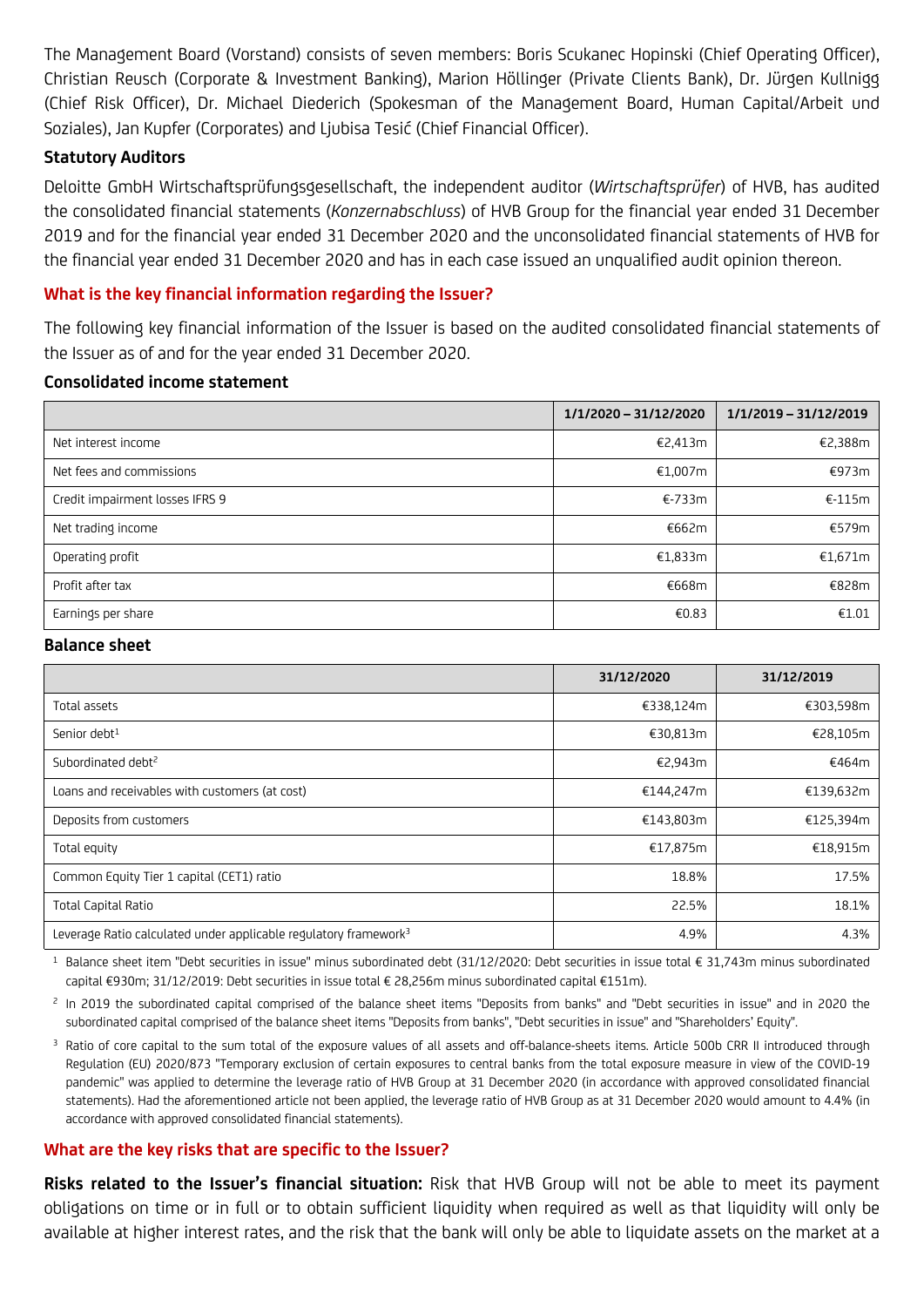discount could create liquidity problems for HVB Group and thus could result in a limited ability to fund its activities and meet its minimum liquidity requirements.

**Risks related to the Issuer's specific business activities:** Risks arising from the normal business activities of HVB Group, which involve credit risk in the lending business, market risk in the trading business as well as risks from other business activities such as the real estate business activities of HVB Group could have an adverse impact on HVB Group's operating results, its assets and its financial situation.

**General risks related to the Issuer's business operations:** Risks from inadequate or failed internal processes, systems and people or from external events, risks caused by adverse reactions of stakeholders due to their altered perception of the bank, risks from unexpected adverse changes in the future earnings of the bank as well as risks from concentrations of risk and/or earnings positions could result in financial losses, a downgrade of the bank's rating and an increase in the business risk of the HVB Group.

Ledal and requlatory risk: Changes of the regulatory and statutory environment of HVB could result in higher capital costs and a rise of costs for the implementation of regulatory requirements. In cases of non-compliance with regulatory requirements, (tax) laws, regulations, statutory provisions, agreements, mandatory practices and ethical standards, the public perception of HVB Group as well as its earnings and financial situation could be negatively affected.

**Strategic and macroeconomic risk:** Risks resulting from management either not recognising early enough or not correctly assessing significant developments or trends in the bank's environment and risks arising from negative economic developments in Germany and on the international financial and capital markets could have a negative effect on the assets, liabilities, financial position and profit or loss of HVB Group. It can be expected that the global spread of the coronavirus will weigh on global economic growth in the first half of the year. It is also possible that the burden will last longer depending on how the pandemic progresses.

# **Section 3 – Key information on the Securities**

# **What are the main features of the Securities?**

# **Product Type, Underlying and form of the Securities**

*Product Type:* Put Warrants with American exercise (Compo)

*Underlying*: Nasdaq-100® Index (ISIN: US6311011026)

The Securities are issued as debt instruments in dematerialized registered form pursuant to the Italian Consolidated Law on Financial Intermediation (*Testo Unico della Finanza*). The Securities will be represented by book entry and registered in the books of the Clearing System. The transfer of the Securities operates by registration on the relevant accounts opened in the Clearing System. The international securities identification number (ISIN) of the Securities is set out in Section 1.

# **Issuance, Nominal Amount and Term**

The Securities will be issued on 3 December 2021 in Euro (EUR) (the "**Specified Currency**"), without a nominal amount, as 5,000,000 Warrants. Unless already effectively exercised by the Security Holder, the Securities will be redeemed on 25 March 2022 (the "**Final Payment Date**").

# **Exercise Right**

The Security Holder has the right to demand of the Issuer the payment of the Differential Amount per Security (Exercise Right).

The Exercise Right may be exercised by the Security Holder on each trading day during the Exercise Period.

The Exercise Right will, to the extent that it has not already been effectively exercised by the Security Holder, be automatically exercised on 18 March 2022 (the "**Final Valuation Date**").

The Differential Amount will be calculated by subtracting the Relevant Reference Price from the Strike. The difference will be multiplied by the Ratio.

In addition, the Differential Amount will be adjusted by the performance of the exchange rate between the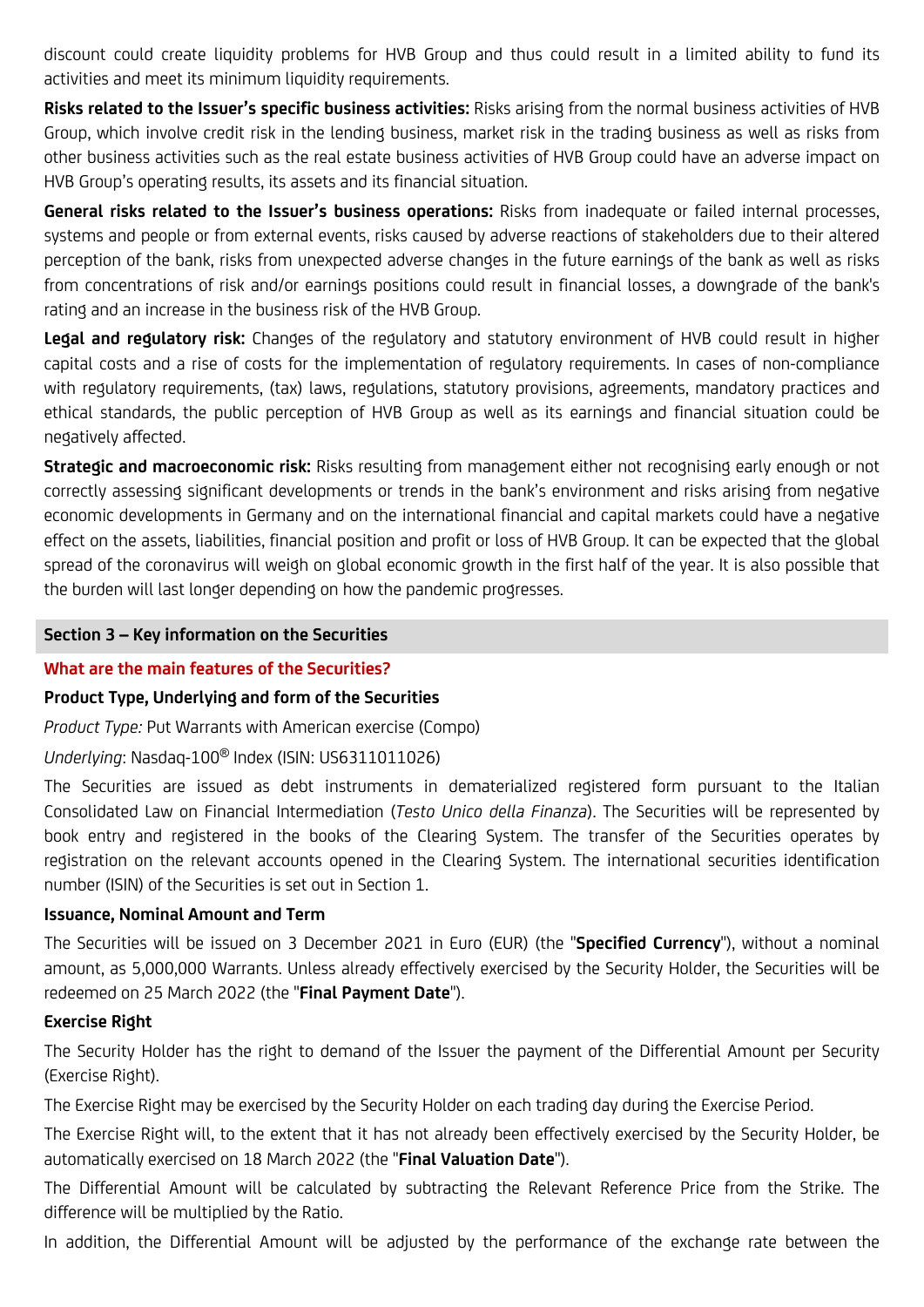Specified Currency and the currency in which the Underlying is traded or published (Compo).

The Differential Amount will not be lower than EUR 0.-.

Upon the effective exercise of the Exercise Right, the Differential Amount will be paid five Banking Days after the respective Valuation Date, but not later than on the Final Payment Date.

# **Additional definitions and product terms**

Valuation Date means the Calculation Date immediately following the day at which the Exercise Right has been effectively exercised, however, not later than on the Final Valuation Date.

Relevant Reference Price means the Reference Price of the Underlying on the respective Valuation Date.

| <b>Reference Price</b> | Ratio | Strike | <b>Exercise Period</b>   |
|------------------------|-------|--------|--------------------------|
| Settlement price       | 0.001 | 15,500 | 6 Dec 2021 - 18 Mar 2022 |

**Extraordinary termination right:** The Issuer has the right to extraordinary terminate the Securities at the fair market value of the Securities upon the occurrence of certain Call Events (for example, the calculation of the Underlying is discontinued and no suitable replacement underlying is available).

**Adjustment right:** The Terms and Conditions of the Securities may be adjusted by the Calculation Agent if an Adjustment Event occurs (for example, a change to the relevant index concept).

**Status of the Securities:** The obligations under the Securities constitute direct and unsecured obligations of the Issuer and rank pari passu with all other unsecured and unsubordinated obligations of the Issuer. In the case of a resolution (bail-in), the Securities will, within the liability cascade, be considered only after all non-preferred liabilities of the Issuer.

# **Where will the Securities be traded?**

No application for the Securities to be admitted to trading on a regulated market has been made. However, application to trading will be made with effect from 6 December 2021 on the following multilateral trading facilities (MTF): SeDeX, organised and managed by Borsa Italiana S.p.A.

# **What are the key risks that are specific to the Securities?**

The specific risk factors related to the Securities, which in the view of the Issuer are material, are described below:

**Risk related to the rank and characteristic of the Securities in the case of a failure of the Issuer:** The Security Holders bear the risk of the insolvency of the Issuer. Moreover, Security Holders may become subject to resolution measures in relation to the Issuer if the Issuer is failing or likely to fail.

**Specific Risks related to the payment profile of the Securities:** There is a particular risk that the price of the Underlying will rise and that the value of the Securities and the payments will be disproportionately adversely affected. As a result, the Security Holder may suffer a loss of the amount paid to purchase the Securities. Even a total loss is possible. The performance of the Underlying can have a disproportionately adverse effect on the value of the Securities due to the leverage effect typical for the Securities.

**Risks related to Compo Securities:** The Security Holder bears an additional risk of loss due to the constant movements of the exchange rate between the Specified Currency and the currency in which the Underlying is traded or published.

**Risks arising from the Terms and Conditions of the Securities:** The Security Holders bear a risk of loss if the Securities are terminated by the Issuer. The Securities will then be redeemed at their fair market value of the Securities. This may be lower than the amount that the Security Holder would have received if there had been no extraordinary termination of the Securities. In addition, Security Holders bear a reinvestment risk. Moreover, the Security Holders bear a risk of loss if an adjustment of the Terms and Conditions is made or if a market disruption occurs.

**Risks related to the investment in, the holding and selling of the Securities:** The Security Holders bear the risk that the market price of the Securities may be subject to severe fluctuations during the term of Securities and that the Security Holder is not able to purchase or to sell the Securities at a specific time or for a specific price.